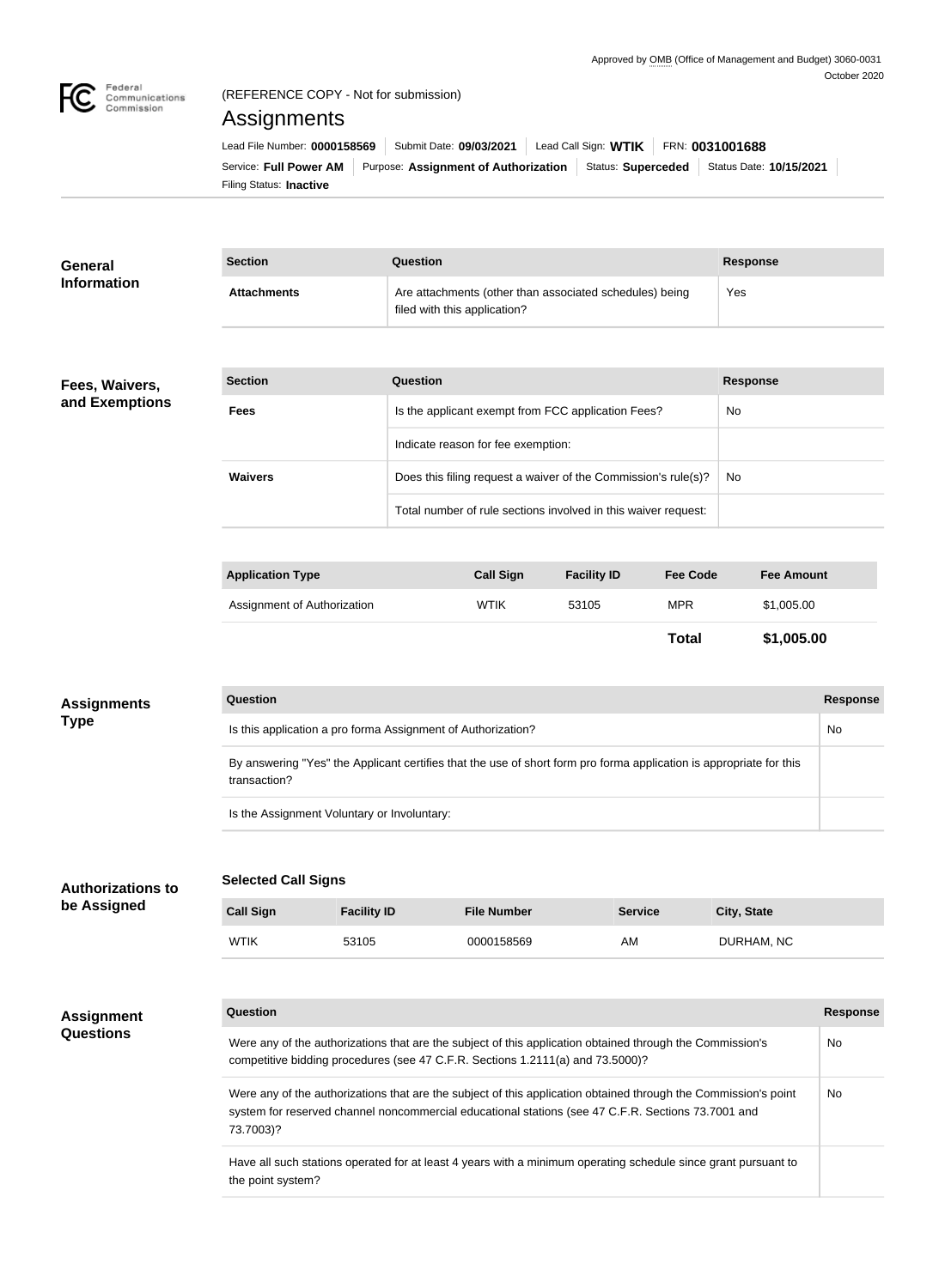| Were any of the authorizations that are the subject of this application obtained after award of a dispositive<br>Section 307(b) preference using the Tribal Priority, through Threshold Qualifications procedures, or through the<br>Tribal Priority as applied before the NCE fair distribution analysis set forth in 47 C.F.R. § 73.7002(b)?                                                                                       | No. |
|--------------------------------------------------------------------------------------------------------------------------------------------------------------------------------------------------------------------------------------------------------------------------------------------------------------------------------------------------------------------------------------------------------------------------------------|-----|
| Have all such stations operated for at least 4 years with a minimum operating schedule since grant?                                                                                                                                                                                                                                                                                                                                  |     |
| Do both the assignor and assignee qualify for the Tribal Priority in all respects?                                                                                                                                                                                                                                                                                                                                                   |     |
| LPFM Licenses Only: Has it been at least 18 months since the initial construction permit for the LPFM station<br>was granted?                                                                                                                                                                                                                                                                                                        |     |
| LPFM Licenses Only: Does the assignment of the LPFM authorization satisfy the consideration restrictions of 47<br>CFR Section 73.865(a)(1)?                                                                                                                                                                                                                                                                                          |     |
| LPFM Licenses Only: Were any of the LPFM authorizations that are subject to this application obtained through<br>the Commission's point system for low power FM stations (see 47 CFR Section 73.872)?                                                                                                                                                                                                                                |     |
| If yes to question above, have all such LPFM stations operated for at least four years since grant pursuant to the<br>point system?" (options - Y/N. If Yes, nothing further required. No requires attachment as follows)"If no to new<br>sub question, list pertinent authorizations in an Exhibit and include in the Exhibit a showing that the transaction is<br>consistent with the requirements of 47 CFR Section 73.865(a)(3). |     |

#### **Assignor Information**

## **Assignor Name, Type, and Contact Information**

| <b>Assignor</b>                          | <b>Type</b> | <b>Address</b>                                                                          | <b>Phone</b>          | <b>Email</b>                  | <b>FRN</b> |
|------------------------------------------|-------------|-----------------------------------------------------------------------------------------|-----------------------|-------------------------------|------------|
| <b>Truth Broadcasting</b><br>Corporation | Corporation | 4405 Providence<br>Ln.<br>Suite D<br>Winston-Salem, NC<br>27106<br><b>United States</b> | +1 (336) 759-<br>0363 | mcarbone@truthnetwork.<br>com | 0004985149 |

| <b>Assignor Contact</b>       | <b>Contact Name</b>                                                         | <b>Address</b>                                                                                           | <b>Phone</b>          | <b>Email</b>              | <b>Contact Type</b>     |
|-------------------------------|-----------------------------------------------------------------------------|----------------------------------------------------------------------------------------------------------|-----------------------|---------------------------|-------------------------|
| <b>Representatives</b><br>(1) | <b>DAVINA S. SASHKIN,</b><br>ESQ.<br>Legal Counsel<br>Baker & Hostetler LLP | 1050 Connecticut Ave.,<br><b>NW</b><br><b>Suite 1100</b><br>Washington, DC 20036<br><b>United States</b> | +1 (202) 861-<br>1759 | dsashkin@bakerlaw.<br>com | Legal<br>Representative |

## **Assignor Legal Certifications**

| <b>Section</b><br>Question                               |                                                                                                                                                                                                                                                                                                                                                                                                                                        | <b>Response</b> |
|----------------------------------------------------------|----------------------------------------------------------------------------------------------------------------------------------------------------------------------------------------------------------------------------------------------------------------------------------------------------------------------------------------------------------------------------------------------------------------------------------------|-----------------|
| <b>Agreements for Sale</b><br><b>Transfer of Station</b> | Assignor certifies that:<br>(i) it has placed in Assignor's public inspection file(s) and<br>submitted to the Commission as an Exhibit to this<br>application copies of all agreements for the assignment<br>/transfer of the station(s);<br>(ii) these documents embody the complete and final<br>understanding between Assignor and Assignee; and<br>(iii) these agreements comply fully with the Commission's<br>rules and policies | Yes             |
|                                                          | If the transaction is involuntary, the Assignor certifies that<br>court orders or other authorizing documents have been<br>issued and that it has placed in the licensee's/permittee's<br>public inspection file(s) and submitted to the Commission<br>copies of such court orders or other authorizing documents.                                                                                                                     |                 |
| <b>Other Authorizations</b>                              | Please upload an attachment detailing the call signs,<br>locations, and facility identifiers of all other broadcast<br>stations in which assignor or any party to the application has<br>an attributable interest.                                                                                                                                                                                                                     |                 |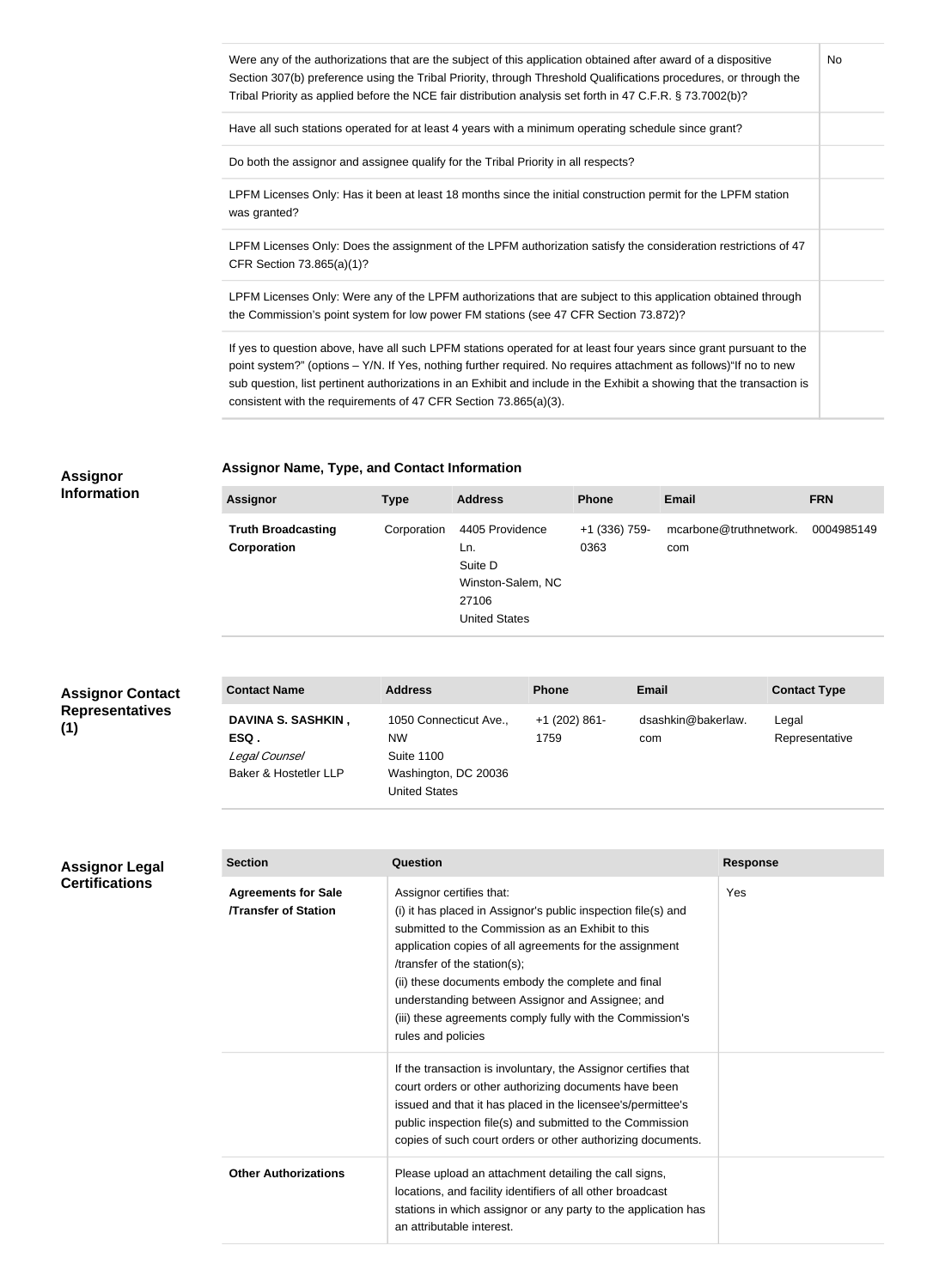| <b>Character Issues</b>                            | Assignor certifies that neither licensee/permittee nor any<br>party to the application has or has had any interest in, or<br>connection with:<br>(a) any broadcast application in any proceeding where<br>character issues were left unresolved or were resolved<br>adversely against the applicant or any party to the<br>application or<br>(b) any pending broadcast application in which character<br>issues have been raised                                                 | Yes |
|----------------------------------------------------|----------------------------------------------------------------------------------------------------------------------------------------------------------------------------------------------------------------------------------------------------------------------------------------------------------------------------------------------------------------------------------------------------------------------------------------------------------------------------------|-----|
| <b>Adverse Findings</b>                            | Assignor certifies that, with respect to the Assignor and each<br>party to the application, no adverse finding has been made,<br>nor has an adverse final action been taken by any court or<br>administrative body in a civil or criminal proceeding brought<br>under the provisions of any law related to any of the<br>following: any felony; mass media-related antitrust or unfair<br>competition; fraudulent statements to another governmental<br>unit; or discrimination. | Yes |
| <b>Local Public Notice</b>                         | Assignor certifies that it has or will comply with the public<br>notice requirements of 47 C.F.R. Section 73.3580.                                                                                                                                                                                                                                                                                                                                                               | Yes |
| <b>Auction Authorization</b>                       | Assignor certifies that more than five years have passed<br>since the issuance of the construction permit for the station<br>being assigned, where that permit was acquired in an<br>auction through the use of a bidding credit or other special<br>measure.                                                                                                                                                                                                                    | N/A |
| <b>Anti-Discrimination</b><br><b>Certification</b> | Assignor certifies that neither licensee/permittee nor any<br>party to the application have violated the Commission's<br>prohibition against discrimination on the basis of race, color,<br>religion, national origin or sex in the sale of commercially<br>operated AM, FM, TV, Class A TV or international broadcast<br>stations.                                                                                                                                              | Yes |

### **Assignee Information**

**Assignee Name, Type, and Contact Information**

| <b>Assignee</b>         | <b>Type</b>                  | <b>Address</b>                                                 | <b>Phone</b>          | <b>Email</b>              | <b>FRN</b> |
|-------------------------|------------------------------|----------------------------------------------------------------|-----------------------|---------------------------|------------|
| A&B Media<br><b>LLC</b> | Limited Liability<br>Company | 707 Leon Street<br>Durham, NC<br>27704<br><b>United States</b> | +1 (919) 236-<br>5337 | apadilla@lameganc.<br>com | 0031001688 |

| <b>Section</b>                          | Question                                                                                                                                                                                                                                                                                                                                                                                                                                                                                                 | <b>Response</b> | <b>File Number</b> |
|-----------------------------------------|----------------------------------------------------------------------------------------------------------------------------------------------------------------------------------------------------------------------------------------------------------------------------------------------------------------------------------------------------------------------------------------------------------------------------------------------------------------------------------------------------------|-----------------|--------------------|
|                                         |                                                                                                                                                                                                                                                                                                                                                                                                                                                                                                          |                 |                    |
| <b>Radio Station Applicants</b><br>Only | If the station(s) being assigned is noncommercial<br>educational or LPFM, the Assignee certifies that the<br>Commission had previously granted a broadcast application,<br>identified here by file number, that found this Assignee<br>qualified as a noncommercial educational entity with a<br>qualifying educational program, and that the Assignee will<br>use the station(s) to advance a program similar to that the<br>Commission has found qualifying in the Assignee's previous<br>application. | N/A             |                    |

| <b>Assignee Contact</b>       | <b>Contact Name</b>                                                            | <b>Address</b>                                                           | <b>Phone</b>      | <b>Email</b>       | <b>Contact Type</b>  |
|-------------------------------|--------------------------------------------------------------------------------|--------------------------------------------------------------------------|-------------------|--------------------|----------------------|
| <b>Representatives</b><br>(1) | Francisco R. Montero, Esq.<br>Legal Counsel<br>Fletcher, Heald & Hildreth, PLC | 1300 N 17th Street<br>11th Floor<br>Arlington, VA 22209<br>United States | +1 (703) 812-0400 | montero@fhhlaw.com | Legal Representative |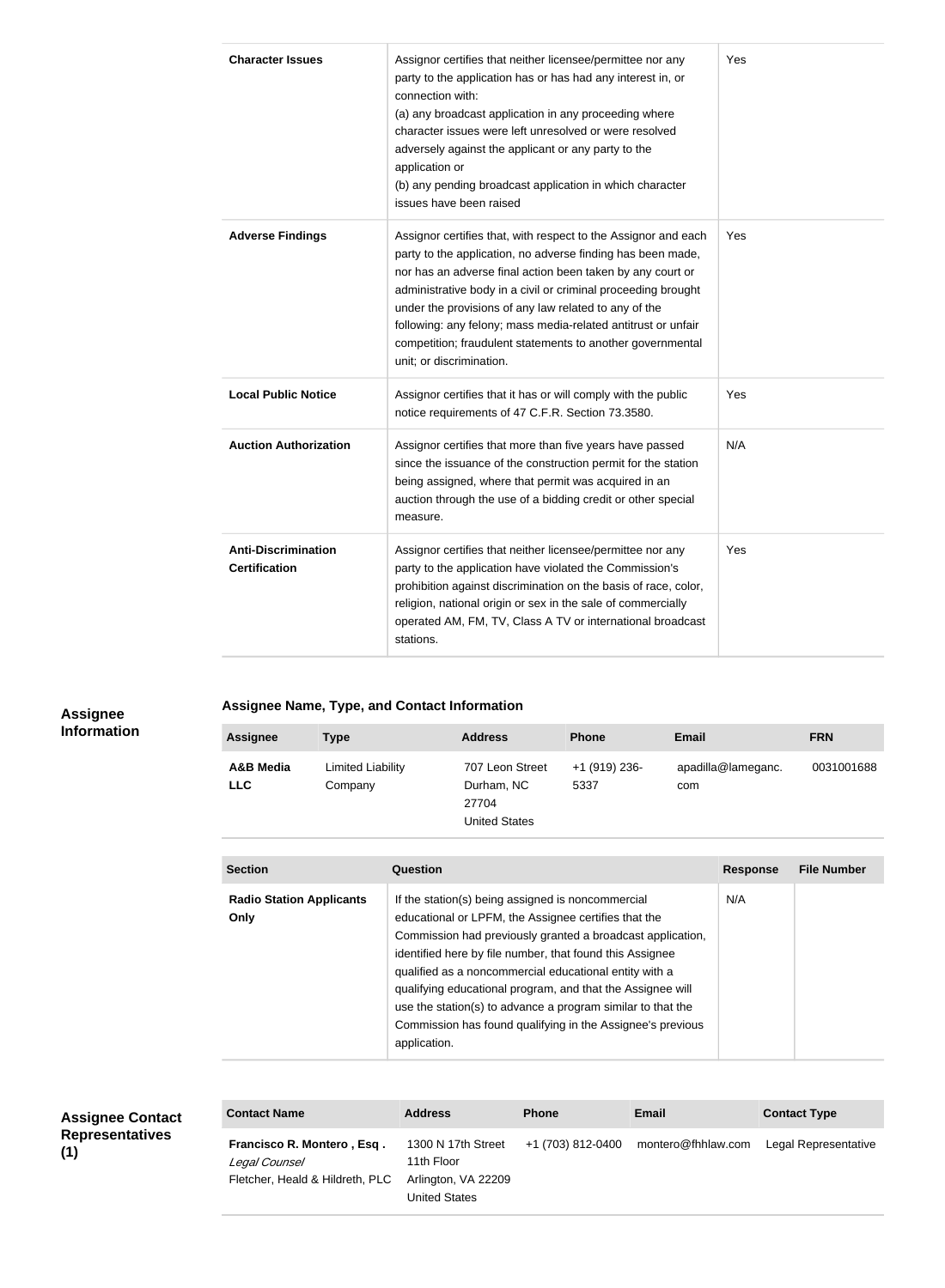| <b>Changes in</b>                    | <b>Party Name</b>                  | <b>Citizenship</b>         | <b>Address</b><br>Phone Email                                            |                       | <b>Interest Before Assignment</b>                                                                          | <b>Interest After Assignment</b>                                                                                                                                                   |
|--------------------------------------|------------------------------------|----------------------------|--------------------------------------------------------------------------|-----------------------|------------------------------------------------------------------------------------------------------------|------------------------------------------------------------------------------------------------------------------------------------------------------------------------------------|
| Interest (0)                         |                                    |                            |                                                                          | Empty                 |                                                                                                            |                                                                                                                                                                                    |
|                                      | Question                           |                            |                                                                          |                       |                                                                                                            | <b>Response</b>                                                                                                                                                                    |
| <b>Changes in</b><br><b>Interest</b> |                                    |                            |                                                                          |                       | Applicant certifies that equity and financial interests not set forth by the assignee are nonattributable. |                                                                                                                                                                                    |
| <b>Certification</b>                 |                                    |                            |                                                                          |                       |                                                                                                            |                                                                                                                                                                                    |
| <b>Parties to the</b>                | <b>Party Name</b>                  | <b>Citizenship Address</b> |                                                                          | <b>Phone</b>          | <b>Email</b>                                                                                               | <b>Positional Interest</b>                                                                                                                                                         |
| <b>Application (4)</b>               | <b>Claudino</b><br><b>Bonerges</b> | United<br><b>States</b>    | 707 Leon<br><b>Street</b><br>Durham, NC<br>27704<br><b>United States</b> | +1 (919) 236-<br>5337 | Boanergesclaudino@gmail.<br>com                                                                            | <b>Positional Interest:</b><br><b>LLC</b> Member<br>Citizenship:<br><b>United States</b><br><b>Percentage of Votes:</b><br>30.0%<br><b>Percentage of Total</b><br>Assets:<br>30.0% |
|                                      | <b>Alexis Padilla</b>              | Mexico                     | 707 Leon<br><b>Street</b><br>Durham, NC<br>27704<br><b>United States</b> | +1 (919) 236-<br>5337 | apadilla@lameganc.com                                                                                      | <b>Positional Interest:</b><br><b>LLC</b> Member<br>Citizenship:<br>Mexico<br><b>Percentage of Votes:</b><br>20.0%<br><b>Percentage of Total</b><br>Assets:<br>20.0%               |
|                                      | Bryan A. Padilla                   | United<br><b>States</b>    | 707 Leon<br><b>Street</b><br>Durham, NC<br>27704<br><b>United States</b> | +1 (919) 236-<br>5337 | Bapa@yahoo.com                                                                                             | <b>Positional Interest:</b><br><b>LLC</b> Member<br>Citizenship:<br><b>United States</b><br><b>Percentage of Votes:</b><br>25.0%<br><b>Percentage of Total</b><br>Assets:<br>25.0% |
|                                      | Ashly M. Padilla<br>Ayala          | United<br><b>States</b>    | 707 Leon<br><b>Street</b><br>Durham, NC<br>27704<br><b>United States</b> | +1 (919) 236-<br>5337 | ashlypdll@gmail.com                                                                                        | <b>Positional Interest:</b><br><b>LLC</b> Member<br>Citizenship:<br><b>United States</b><br><b>Percentage of Votes:</b><br>25.0%<br><b>Percentage of Total</b><br>Assets:<br>25.0% |
|                                      |                                    |                            |                                                                          |                       |                                                                                                            |                                                                                                                                                                                    |
| <b>Partias to the</b>                | <b>Question</b>                    |                            |                                                                          |                       |                                                                                                            | <b>Response</b>                                                                                                                                                                    |

**Parties to the Application Certification**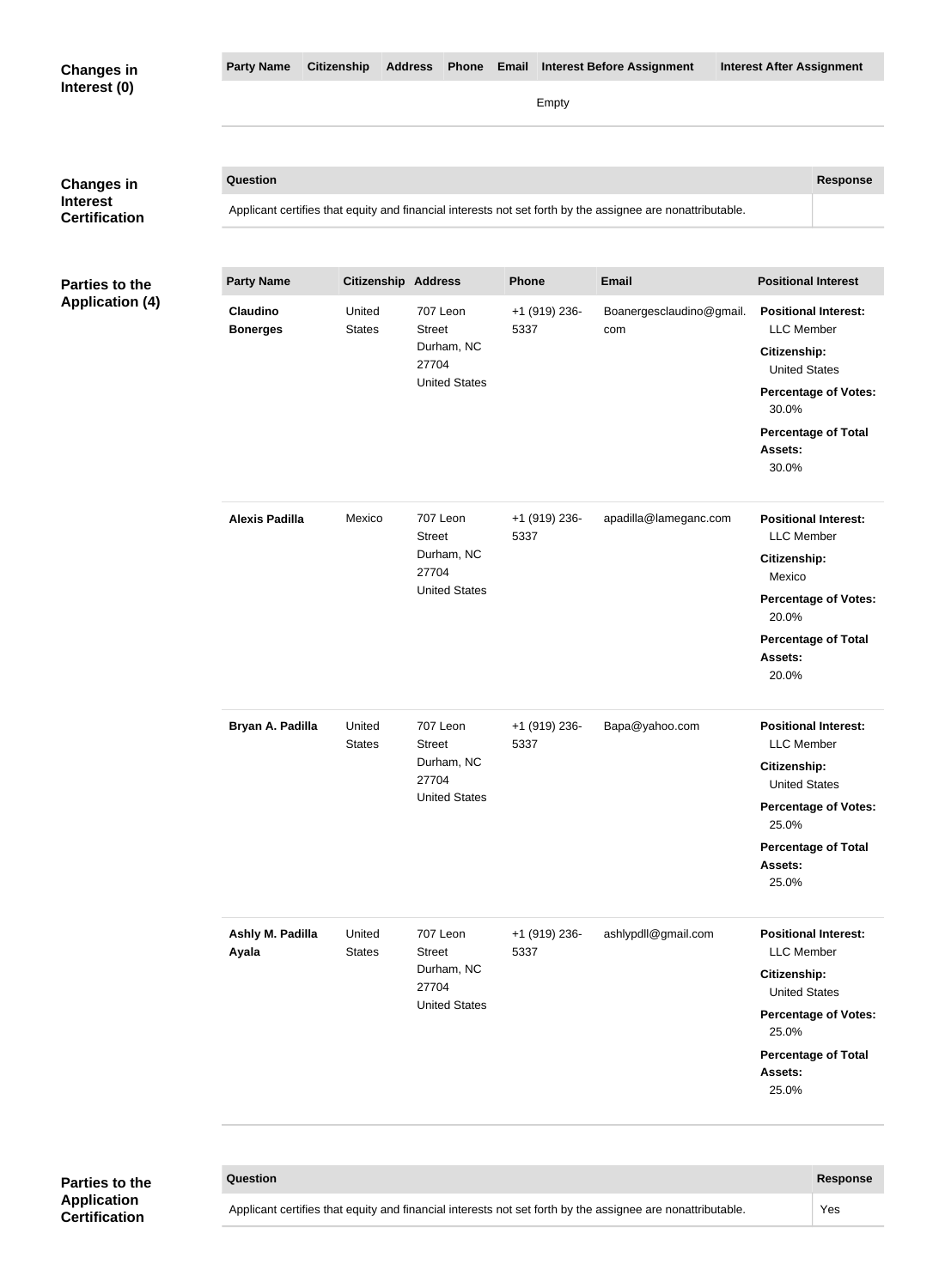| <b>Section</b>                        | <b>Question</b>                                                                                                                                                                                                                                                                                                                                                                                                                                                                                                                                                                                                                                                                                                                                                                                                                                                                                                                                     | <b>Response</b> |
|---------------------------------------|-----------------------------------------------------------------------------------------------------------------------------------------------------------------------------------------------------------------------------------------------------------------------------------------------------------------------------------------------------------------------------------------------------------------------------------------------------------------------------------------------------------------------------------------------------------------------------------------------------------------------------------------------------------------------------------------------------------------------------------------------------------------------------------------------------------------------------------------------------------------------------------------------------------------------------------------------------|-----------------|
| <b>Agreements for Sale</b>            | Assignee certifies that:<br>(a) the written agreements in the Assignee's public<br>inspection file and submitted to the Commission embody the<br>complete and final agreement for the sale or transfer of the<br>station(s); and<br>(b) these agreements comply fully with the Commission's<br>rules and policies.                                                                                                                                                                                                                                                                                                                                                                                                                                                                                                                                                                                                                                  | Yes             |
| <b>Other Authorizations</b>           | Please upload an attachment detailing the call signs,<br>locations, and facility identifiers of all other broadcast<br>stations in which Assignee or any party to the application<br>has an attributable interest.                                                                                                                                                                                                                                                                                                                                                                                                                                                                                                                                                                                                                                                                                                                                  |                 |
| <b>Broadcast Incubator</b><br>Program | Is the proposed facility the subject of an incubation proposal<br>or a 'reward' waiver request under the Commission's<br>Broadcast Incubator Program?                                                                                                                                                                                                                                                                                                                                                                                                                                                                                                                                                                                                                                                                                                                                                                                               | No              |
| <b>Multiple Ownership</b>             | Is the assignee or any party to the application the holder of<br>an attributable radio joint sales agreement or an attributable<br>radio or television time brokerage agreement with the station<br>(s) subject to this application or with any other station in the<br>same market as the station(s) subject to this application?                                                                                                                                                                                                                                                                                                                                                                                                                                                                                                                                                                                                                  | No              |
|                                       | Assignee certifies that the proposed assignment complies<br>with the Commission's multiple ownership rules.                                                                                                                                                                                                                                                                                                                                                                                                                                                                                                                                                                                                                                                                                                                                                                                                                                         | N/A             |
|                                       | Assignee certifies that the proposed assignment:<br>(1) does not present an issue under the Commission's<br>policies relating to media interests of immediate family<br>members;<br>(2) complies with the Commission's policies relating to future<br>ownership interests; and<br>(3) complies with the Commission's restrictions relating to<br>the insulation and nonparticipation of non-party investors<br>and creditors.                                                                                                                                                                                                                                                                                                                                                                                                                                                                                                                       | Yes             |
|                                       | Does the Assignee claim status as an "eligible entity," that<br>is, an entity that qualifies as a small business under the<br>Small Business Administration's size standards for its<br>industry grouping (as set forth in 13 C.F.R. § 121-201), and<br>holds<br>(1) 30 percent or more of the stock or partnership interests<br>and more than 50 percent of the voting power of the<br>corporation or partnership that will own the media outlet; or<br>(2) 15 percent or more of the stock or partnership interests<br>and more than 50 percent of the voting power of the<br>corporation or partnership that will own the media outlet,<br>provided that no other person or entity owns or controls<br>more than 25 percent of the outstanding stock or partnership<br>interests; or<br>(3) More than 50 percent of the voting power of the<br>corporation that will own the media outlet (if such<br>corporation is a publicly traded company)? | No              |
|                                       | Does this assignment include a grandfathered cluster of<br>stations?                                                                                                                                                                                                                                                                                                                                                                                                                                                                                                                                                                                                                                                                                                                                                                                                                                                                                | No              |
|                                       | Applicant certifies that it will come in compliance by<br>divesting the necessary station(s) within 12 months of the<br>consummation of this transaction to:<br>A) An Eligible Entity (as defined in Item 6d, above).                                                                                                                                                                                                                                                                                                                                                                                                                                                                                                                                                                                                                                                                                                                               |                 |

**Assignee Legal Certifications**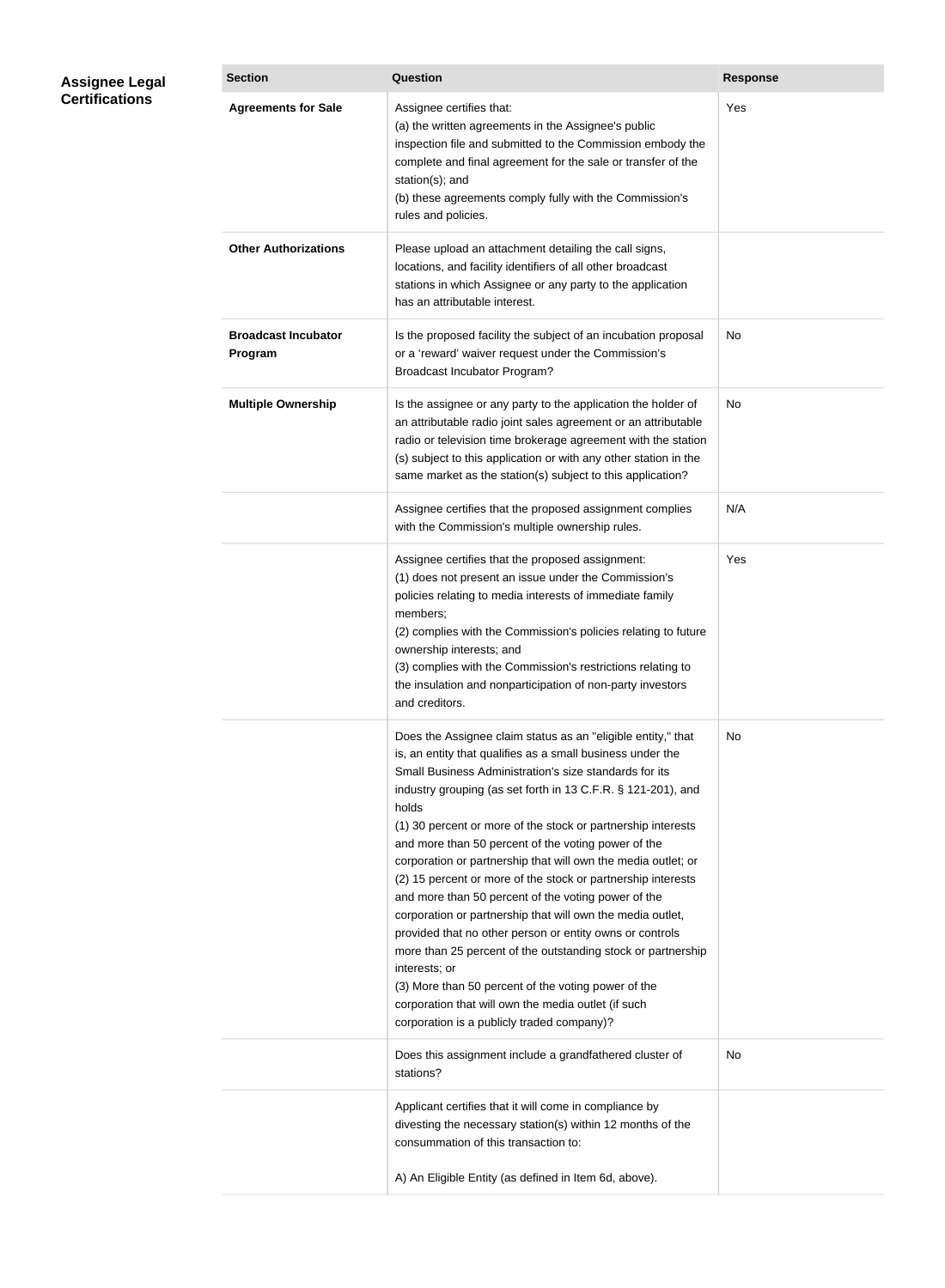|                                                     | B) An Irrevocable Trust that will assign the station(s) to an<br>Eligible Entity.                                                                                                                                                                                                                                                                                                                                                                                                |     |
|-----------------------------------------------------|----------------------------------------------------------------------------------------------------------------------------------------------------------------------------------------------------------------------------------------------------------------------------------------------------------------------------------------------------------------------------------------------------------------------------------------------------------------------------------|-----|
|                                                     | NCE Diversity of Ownership Points. Does the assignee or<br>any party to the application have an attributable interest in<br>an NCE FM or NCE TV station received through the award<br>of "diversity of ownership" points in the point system<br>analysis?                                                                                                                                                                                                                        | N/A |
|                                                     | If 'Yes,' the assignee certifies that (1) its attributable NCE<br>FM or NCE TV station has been on the air for at least four<br>years; and/or (2) none of the proposed assigned stations<br>overlap the principal community contour of the NCE FM or<br>NCE TV station received through the award of diversity<br>points in the point system analysis (see 47 CFR Section<br>73.7005(c)).                                                                                        |     |
| <b>Acquisition of Control</b>                       | Please upload an attachment listing the file number and date<br>of grant of FCC Form 301, 314, or 315 application by which<br>the Commission approved the qualifications of the individual<br>or entity with a pre-existing interest in the licensee/permittee<br>that is now acquiring control of the licensee/permittee as a<br>result of the grant of this application.                                                                                                       |     |
| <b>Character Issues</b>                             | Assignee certifies that neither assignee nor any party to the<br>application has or has had any interest in, or connection with:<br>(a) any broadcast application in any proceeding where<br>character issues were left unresolved or were resolved<br>adversely against the applicant or any party to the<br>application; or<br>(b) any pending broadcast application in which character<br>issues have been raised.                                                            | Yes |
| <b>Adverse Findings</b>                             | Assignee certifies that, with respect to the assignee and<br>each party to the application, no adverse finding has been<br>made, nor has an adverse final action been taken by any<br>court or administrative body in a civil or criminal proceeding<br>brought under the provisions of any law related to any of the<br>following: any felony; mass media-related antitrust or unfair<br>competition; fraudulent statements to another governmental<br>unit; or discrimination. | Yes |
| <b>Financial Qualifications</b>                     | Assignee certifies that sufficient net liquid assets are on<br>hand or are available from committed sources to<br>consummate the transaction and operate the station(s) for<br>three months.                                                                                                                                                                                                                                                                                     | Yes |
| <b>Program Service</b><br><b>Certification</b>      | Assignee certifies that it is cognizant of and will comply with<br>its obligations as a Commission licensee to present a<br>program service responsive to the issues of public concern<br>facing the station's community of license and service area.                                                                                                                                                                                                                            | Yes |
| <b>Auction Authorization</b>                        | Assignee certifies that where less than five years have<br>passed since the issuance of the construction permit and the<br>permit had been acquired in an auction through the use of a<br>bidding credit or other special measure, it would qualify for<br>such credit or other special measure.                                                                                                                                                                                 | N/A |
| <b>Equal Employment</b><br><b>Opportunity (EEO)</b> | If the applicant proposes to employ five or more full-time<br>employees, applicant certifies that it is filing simultaneously<br>with this application a Model EEO Program Report on FCC<br>Form 396-A.                                                                                                                                                                                                                                                                          | N/A |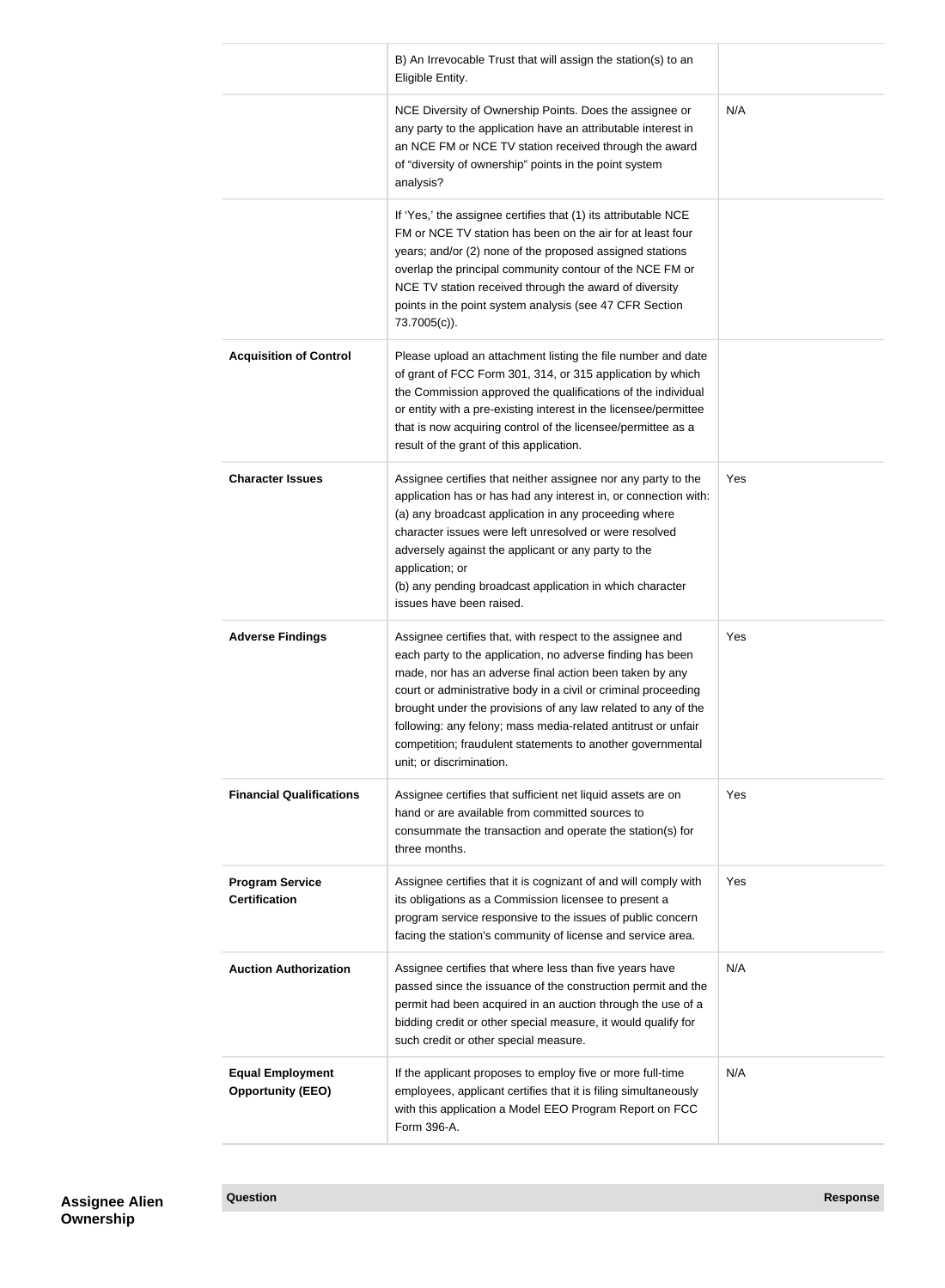| 1) Is the applicant a foreign government or the representative of any foreign government as specified in Section<br>310(a) of the Communications Act?                                                                                                                                                                                                                              | <b>No</b> |
|------------------------------------------------------------------------------------------------------------------------------------------------------------------------------------------------------------------------------------------------------------------------------------------------------------------------------------------------------------------------------------|-----------|
| 2) Is the applicant an alien or the representative of an alien? (Section $310(b)(1)$ )                                                                                                                                                                                                                                                                                             | No        |
| 3) Is the applicant a corporation, or non-corporate entity, that is organized under the laws of any foreign<br>government? (Section 310(b)(2))                                                                                                                                                                                                                                     | <b>No</b> |
| 4) Is the applicant an entity of which more than one-fifth of the capital stock, or other equity or voting interest, is<br>owned of record or voted by aliens or their representatives or by a foreign government or representative<br>thereof or by any entity organized under the laws of a foreign country? (Section 310(b)(3))                                                 | <b>No</b> |
| 5) Is the applicant directly or indirectly controlled by any other entity of which more than one-fourth of the capital<br>stock, or other equity or voting interest, is owned of record or voted by aliens, their representatives, or by a<br>foreign government or representative thereof, or by any entity organized under the laws of a foreign country?<br>(Section 310(b)(4)) | No        |
| 6) Has the applicant received a declaratory ruling(s) under Section 310(b)(4) of the Communications Act?                                                                                                                                                                                                                                                                           | <b>No</b> |
| 6a) Enter the citation of the applicable declaratory ruling by DA/FCC number, FCC Record citation, release date,<br>or any other identifying information.                                                                                                                                                                                                                          |           |
| 7) Has there been any change in the applicant's foreign ownership since issuance of the declaratory ruling(s)<br>cited in response to Question 6?                                                                                                                                                                                                                                  |           |
| 8) Does the applicant certify that it is in compliance with the terms and conditions of the foreign ownership<br>declaratory ruling(s) cited in response to Question 6?                                                                                                                                                                                                            |           |
| 9) In connection with this application, is the applicant filing a foreign ownership Petition for Declaratory Ruling<br>pursuant to Section 310(b)(4) of the Communications Act?                                                                                                                                                                                                    | No        |

| <b>Assignee</b>      |
|----------------------|
| <b>Certification</b> |

| <b>Section</b>                                    | Question                                                                                                                                                                                                                                                                                                                                                                                                                                                                                                                                                                                                                                                                                                                                                                                                                                                | <b>Response</b> |
|---------------------------------------------------|---------------------------------------------------------------------------------------------------------------------------------------------------------------------------------------------------------------------------------------------------------------------------------------------------------------------------------------------------------------------------------------------------------------------------------------------------------------------------------------------------------------------------------------------------------------------------------------------------------------------------------------------------------------------------------------------------------------------------------------------------------------------------------------------------------------------------------------------------------|-----------------|
| <b>General Certification</b><br><b>Statements</b> | Assignee certifies that it has answered each question in this<br>application based on its review of the application instructions<br>and worksheets. Assignee further certifies that where it has<br>made an affirmative certification below, this certification<br>constitutes its representation that the application satisfies<br>each of the pertinentstandards and criteria set forth in the<br>application instructions and worksheets.                                                                                                                                                                                                                                                                                                                                                                                                            |                 |
|                                                   | The Assignee certifies that neither the Assignee nor any<br>other party to the application is subject to a denial of Federal<br>benefits pursuant to §5301 of the Anti-Drug Abuse Act of<br>1988, 21 U.S.C. § 862, because of a conviction for<br>possession or distribution of a controlled substance. This<br>certification does not apply to applications filed in services<br>exempted under §1.2002(c) of the rules, 47 CFR. See §1.<br>2002(b) of the rules, 47 CFR § 1.2002(b), for the definition of<br>"party to the application" as used in this certification § 1.2002<br>(c). The Assignee certifies that all statements made in this<br>application and in the exhibits, attachments, or documents<br>incorporated by reference are material, are part of this<br>application, and are true, complete, correct, and made in<br>good faith. |                 |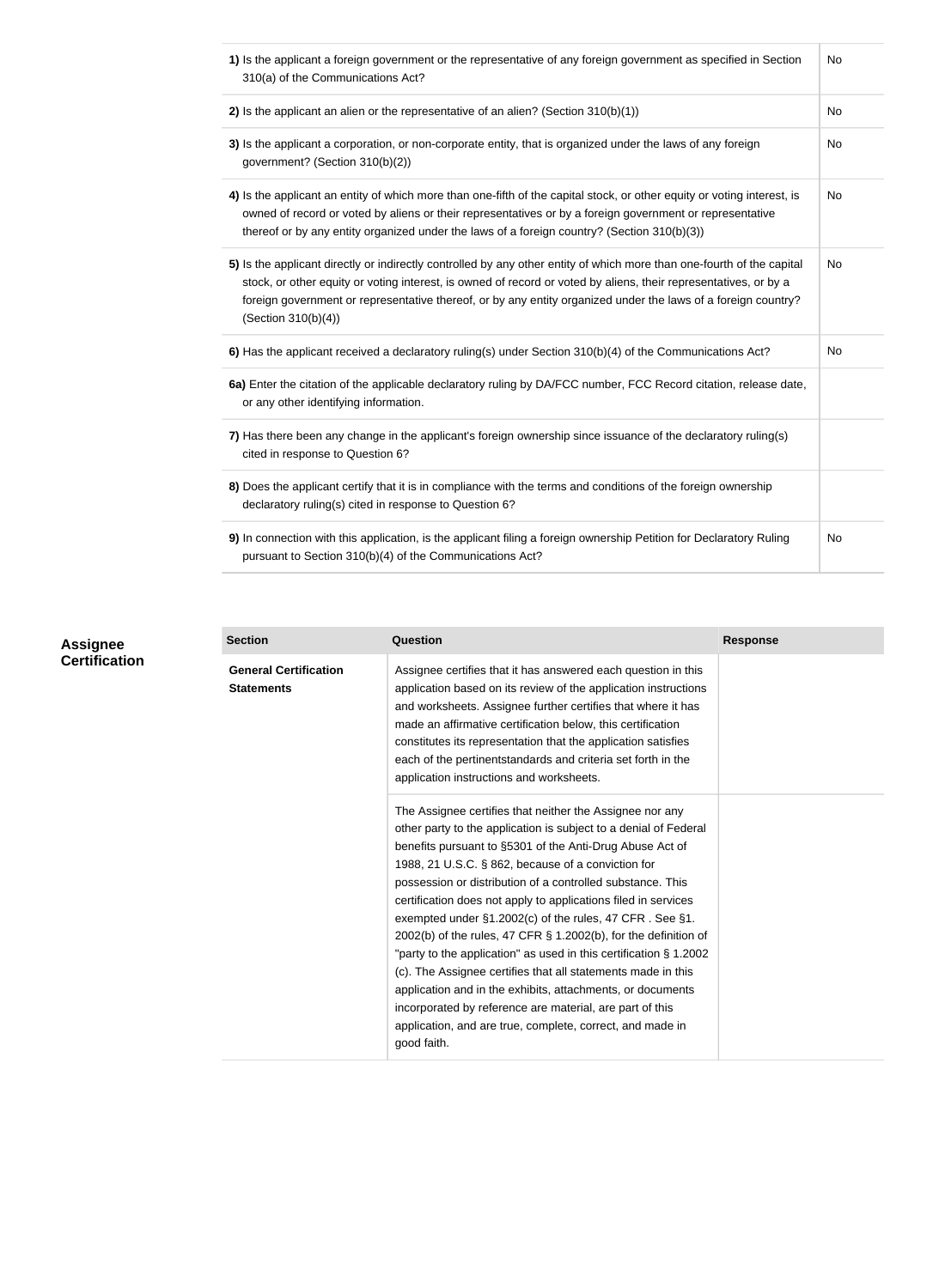| <b>Authorized Party to Sign</b> | <b>FAILURE TO SIGN THIS APPLICATION MAY RESULT IN</b><br>DISMISSAL OF THE APPLICATION AND FORFEITURE |                       |
|---------------------------------|------------------------------------------------------------------------------------------------------|-----------------------|
|                                 | OF ANY FEES PAID                                                                                     |                       |
|                                 | Upon grant of this application, the Authorization Holder may                                         |                       |
|                                 | be subject to certain construction or coverage requirements.                                         |                       |
|                                 | Failure to meet the construction or coverage requirements                                            |                       |
|                                 | will result in automatic cancellation of the Authorization.                                          |                       |
|                                 | Consult appropriate FCC regulations to determine the                                                 |                       |
|                                 | construction or coverage requirements that apply to the type                                         |                       |
|                                 | of Authorization requested in this application.                                                      |                       |
|                                 | WILLFUL FALSE STATEMENTS MADE ON THIS FORM                                                           |                       |
|                                 | OR ANY ATTACHMENTS ARE PUNISHABLE BY FINE AND                                                        |                       |
|                                 | /OR IMPRISONMENT (U.S. Code, Title 18, §1001) AND/OR                                                 |                       |
|                                 | REVOCATION OF ANY STATION AUTHORIZATION (U.S.                                                        |                       |
|                                 | Code, Title 47, §312(a)(1)), AND/OR FORFEITURE (U.S.                                                 |                       |
|                                 | Code, Title 47, §503).                                                                               |                       |
|                                 | I certify that this application includes all required and                                            | <b>No</b>             |
|                                 | relevant attachments.                                                                                |                       |
|                                 | I declare, under penalty of perjury, that I am an authorized                                         | <b>Alexis Padilla</b> |
|                                 | representative of the above-named applicant for the                                                  | Manager               |
|                                 | Authorization(s) specified above.                                                                    |                       |
|                                 |                                                                                                      | 09/03/2021            |

| Assignor<br><b>Certification</b> | <b>Section</b>                                    | <b>Question</b>                                                                                                                                                                                                                                                                                                                                                                                                                                                                                                                                                                                                                                                                                                                                                                                                                                               | <b>Response</b> |
|----------------------------------|---------------------------------------------------|---------------------------------------------------------------------------------------------------------------------------------------------------------------------------------------------------------------------------------------------------------------------------------------------------------------------------------------------------------------------------------------------------------------------------------------------------------------------------------------------------------------------------------------------------------------------------------------------------------------------------------------------------------------------------------------------------------------------------------------------------------------------------------------------------------------------------------------------------------------|-----------------|
|                                  | <b>General Certification</b><br><b>Statements</b> | Assignor certifies that it has answered each question in this<br>application based on its review of the application instructions<br>and worksheets. Assignor further certifies that where it has<br>made an affirmative certification below, this certification<br>constitutes its representation that the application satisfies<br>each of the pertinentstandards and criteria set forth in the<br>application instructions and worksheets.                                                                                                                                                                                                                                                                                                                                                                                                                  |                 |
|                                  |                                                   | The Assignor certifies that neither the Assignor nor any<br>other party to the application is subject to a denial of Federal<br>benefits pursuant to §5301 of the Anti-Drug Abuse Act of<br>1988, 21 U.S.C. § 862, because of a conviction for<br>possession or distribution of a controlled substance. This<br>certification does not apply to applications filed in services<br>exempted under $\S1.2002(c)$ of the rules, 47 CFR. See $\S1.$<br>2002(b) of the rules, 47 CFR § 1.2002(b), for the definition of<br>"party to the application" as used in this certification § 1.2002<br>(c). The Assignor certifies that all statements made in this<br>application and in the exhibits, attachments, or documents<br>incorporated by reference are material, are part of this<br>application, and are true, complete, correct, and made in<br>good faith. |                 |